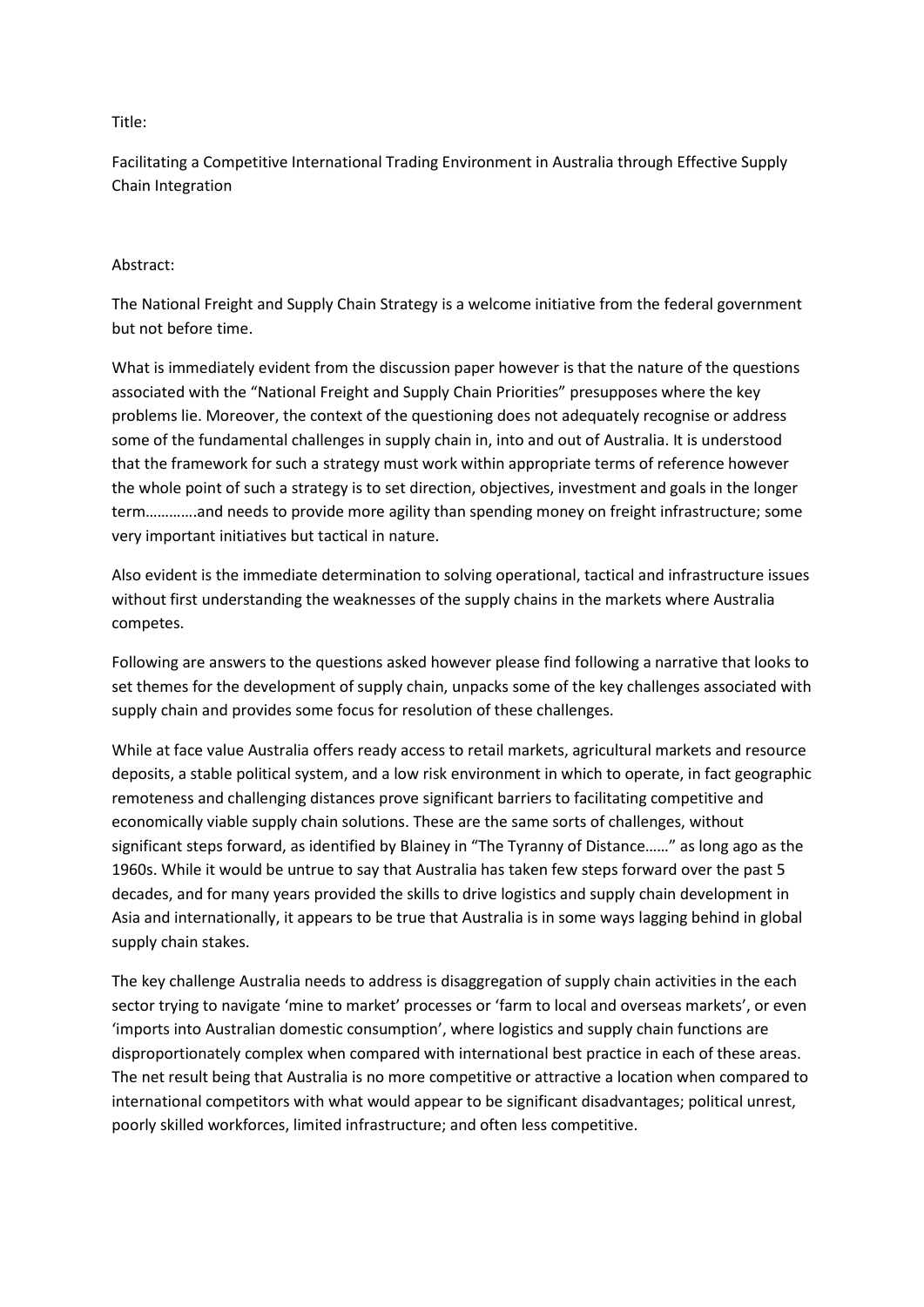While the infrastructure required to serve import and export markets should be entirely predictable, development of infrastructure, such as port and rail facilities, lag significantly behind demand. Moreover, connectivity between the various components of supply chain is quite fragmented.

So some of the key themes for Australia's supply chain strategy should include:

- Transformation Driving Productivity and Rationalising Infrastructure to ensure Global Competitiveness
- Ease of Use Smoothing the Flow of Supply Chain Transactions
- Managing Risk Eliminating Unnecessary Barriers to Entry, Operation and Exit
- Optimising Cost Supply Chain Connectivity as a means of Unlocking Avoidable Costs

Disaggregation of component supply chain activities leads to inefficiency, avoidable costs and, ultimately, lack of competitiveness. The characteristics of dysfunction in supply chain such as this include:

- Limited understanding of the nature and value of integration in supply chains
- Disconnected, or even adversarial, relationships between key stakeholders
- Disaggregation of logistics activities within supply chains
- Poor overall visibility of the flow of product through supply chain
- Disparate, reluctant capital inputs across supply chains

The areas of focus of the study to counter dysfunctional behaviours therefore include:

- *Developing more productive supply chain relationships. For example in a typical coal or iron ore supply chain, the participation of mining contractors, rail and truck operators, port service providers and international carriers are not well aligned, funded separately at significant cost to the overall supply chain and compete for a share of the landed cost of products to destination.*
- *Defining executive leadership's role in establishing effective Supply Chain Integration Models. When describing the disaggregation of supply chain in the above example, the role of the miner should be to provide intelligence, capital and alignment to ensure optimum outcomes. Instead of which, the miner becomes another competitor…albeit with the prevalent position of controlling product price and sales. In another example, leading national transport and logistics companies appear incapable of aligning even their own services for the purposes of integration and productivity of their customers' supply chain activities. This is curious given that this form of integration is a clear*
- *point of differentiation from organisations without anything like the resources. Inclusion of competent supply chain personnel to oversee supply chain integration. There appears to be a dearth of experienced, intelligent supply chain personnel capable of ensuring*
- *adequate oversight, governance and technologies required for successful supply chain integration; and ultimately competitiveness.*
- *Establishing Effective governance hierarchy in supply chains to achieve commonality of purpose. Any supply chain network striving for effectiveness requires a higher power to ensure alignment and compliance to planned outcomes. This 'supreme being' with the*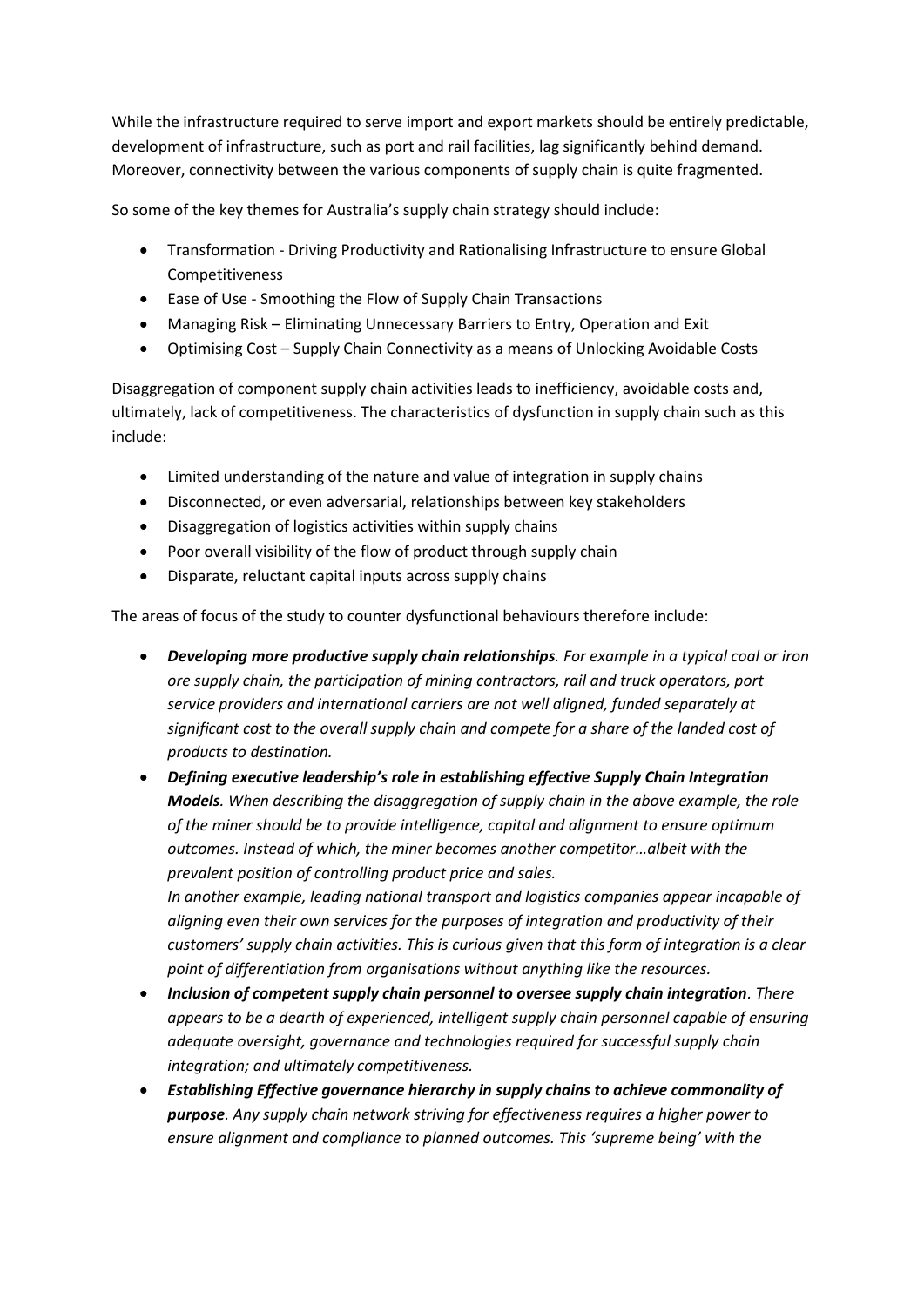*intelligence and benevolence to serve the supply chain community interests; and not just their own.*

- *Demonstrating how technology is fundamental to supply chain planning, visibility and decision-making. While readily available, the successful application of supply chain technologies is rare and yet such technologies are paramount to achieving visibility and governance in supply chain. The intelligence to understand and execute these tools once again seems to be the gap.*
- *Consider collective funding arrangements for supply chain infrastructure as a means of facilitating easier entry to new opportunities. It seems each participant in supply chain are left to arrange appropriate funding themselves when the cost of capital for many of the participants is materially higher than that of funding sourced across such projects. Once again, these sorts of funding facilities are available to a properly organised and integrated supply chain. The additional net cost of capital may represent a substantial number of percentage points sufficient to determining whether the project is viable or not viable.*

The Role of Innovation in Supply Chain:

The entry of international port operators, the use of new generation, more productive rail operations, the development of high-yield road trains, all point to increasingly competent logistics operations; so the picture of supply chain operations is not bleak by any means.

Never the less, Australia's international competitiveness is hampered by 'disaggregation' in supply chains. So it's the antithesis of disaggregation in supply chain that will help deliver a competitive model.

The key enablers of a more competitive, world class model are:

- Overarching *supply chain integration skills* as the means ensuring cooperation and alignment of purpose in the supply chain
- Understanding the relative value of key cost drivers in supply chain and, of course, opportunities to *eliminate avoidable costs* through alignment of purpose
- *Technology as the driver of visibility* across the supply chain enabling better decisionmaking
- *New reality capital funding arrangements* to alleviate fragmented, unproductive capital inputs

So, the focus of Research and Development initiatives should consider international best practice in each of these areas, and perhaps develop some new paradigms to enable a more competitive Australian environment.

Policy Framework Development:

- World Class international solutions leading to globally competitive supply chains. What are they? Benchmarking necessary.
- Development of leadership to effect world class solutions and cooperative supply chain relationships – Service users, service providers, end users and capital providers. Who are they? Scarce skills requiring nurturing in an international environment.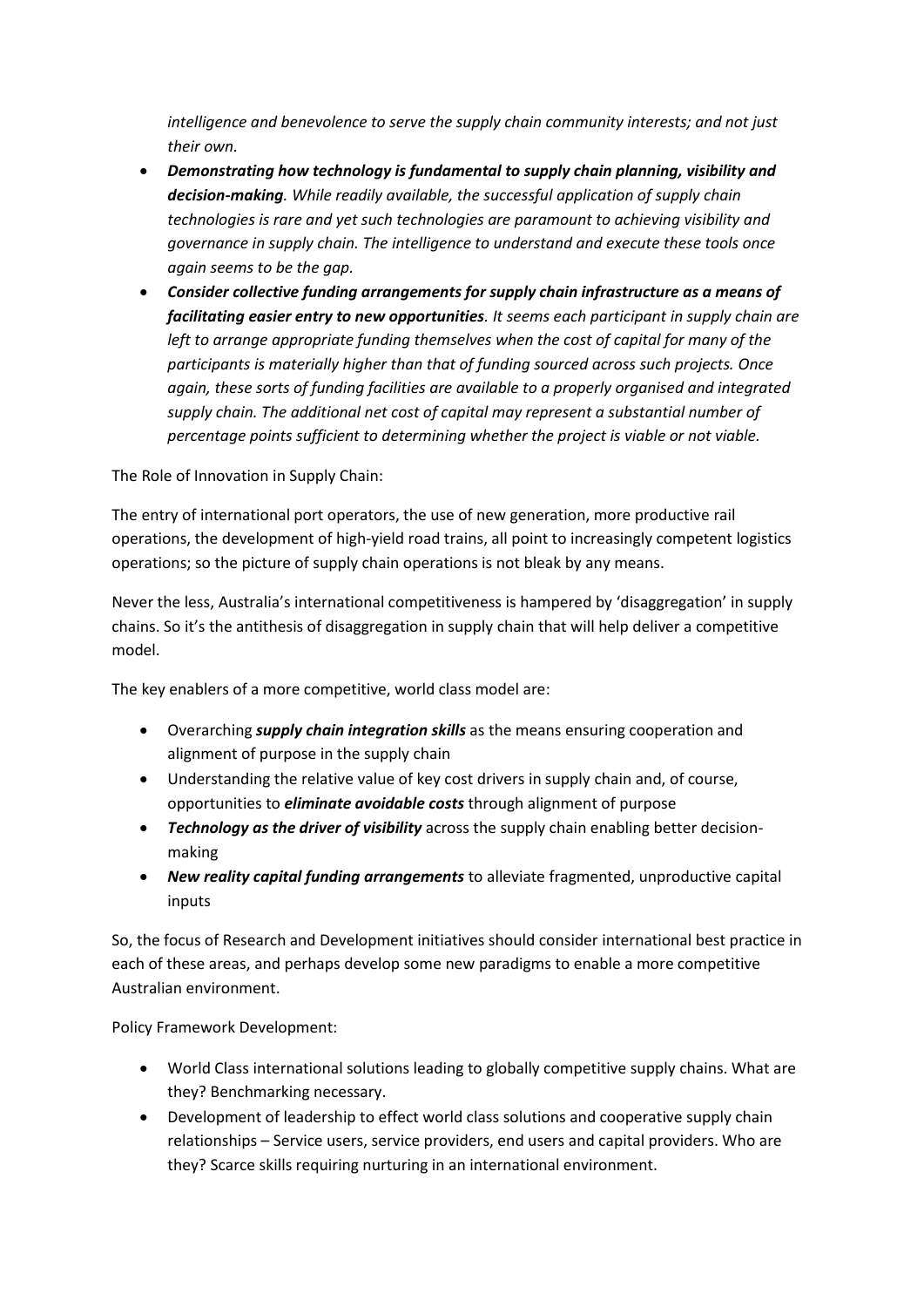- Deployment of appropriate technologies for the purposes of overseeing end to end supply chain activities for the purposes of increasing velocity and reducing cost. What is the technology and how do stakeholders operate on a common platform? Available but often avoided.
- Assignment of infrastructure appropriate to long term, end to end needs in supply chain. What is the long term plan that will rationalise capital inputs across supply chain while delivering appropriate ROI? Vision necessary for real value.

The reality is that, while Australia was amongst the leaders in the logistics and supply chain field in many respects 3 decades ago, best in class practices have passed Australia by through the developments of leading supply chain companies and globally branded companies. While best in class practices have not necessarily been adopted universally globally, supply chain integration practices in Asia, Europe and the Americas now, in general, surpasses Australian ability to leverage supply chain as a competitive advantage.

In summary, focus on an overarching supply chain strategy is critical for Australia's internal productivity and international competitiveness. While tactical infrastructure and operational initiatives will be important elements within the strategy, development of the strategy framework is critical to the long term relevance of Australia in the global marketplace. Focus on infrastructure targets alone will deliver better infrastructure but not necessarily the international competitiveness.

T Kelsey June 2017 (Copyright)

# 2.1

What infrastructure is used in your supply chain and how well does it perform?

- 70 Branch network supported by 6 Distribution Centres ANZ with supply from overseas and domestic sources

What changes would you like to see to make your supply chain work better?

- The degree of difficulty in coordinating integrated logistics operations within Australia and from our international supply sources is extremely high. There is just no understanding of the power of supply chain visibility and integration in spite of the fact that there are organisations with many of the key elements of logistics. The intelligence and systems are found wanting.

What data gaps are you aware of in relation to Australia's freight and supply chains?

- There is very little ability to integrate logistics activities even within service organisations. The governing supply chain integration tools seem non-existent; at least for a mid-sized company.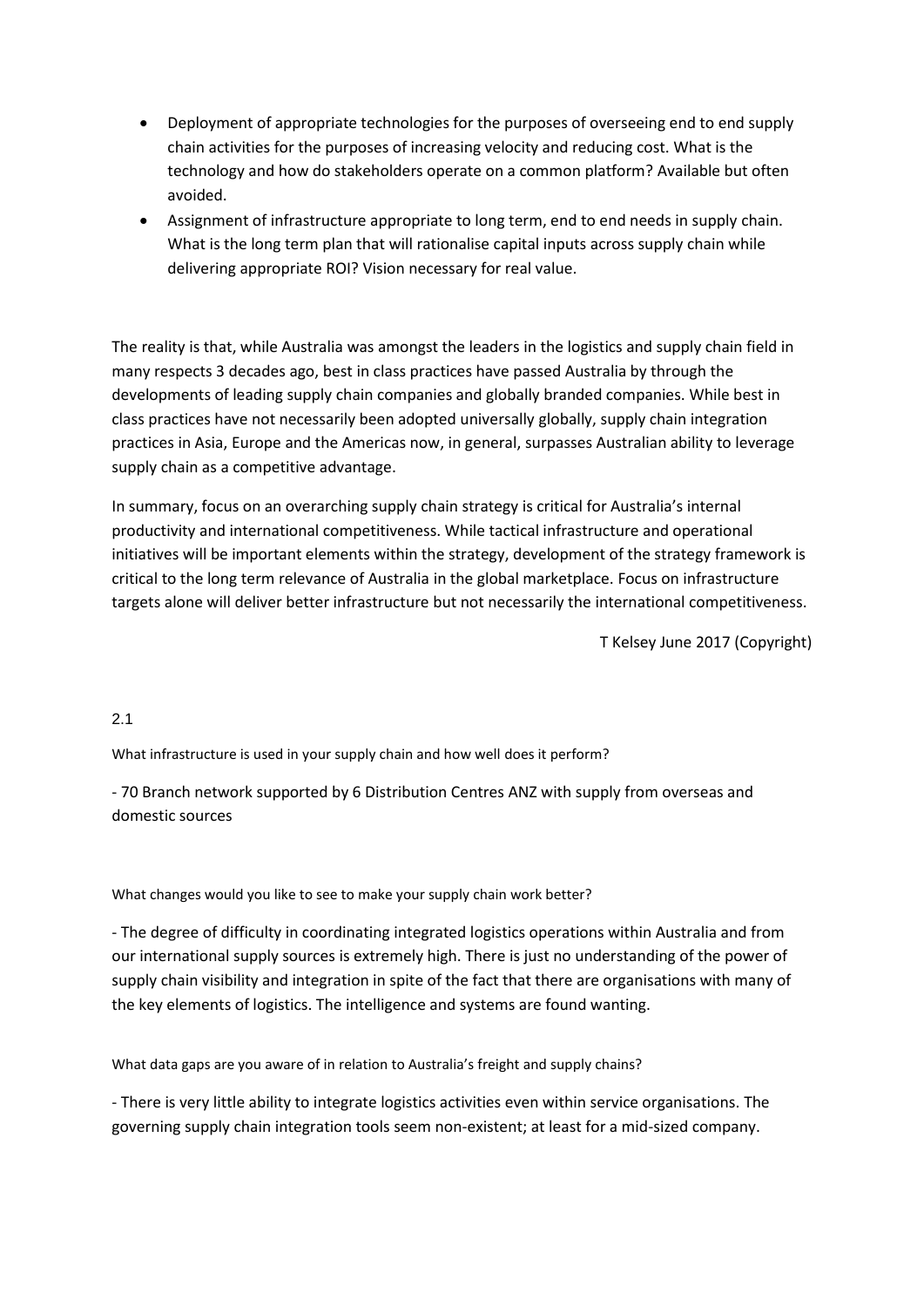In your view, is Australia's freight system internationally competitive?

- NO. Whichever sector I look at, not only is there significant disaggregation of the components of supply chain, as described above, the ability of Australian business is severely hampered in competing for global markets, or even importing for that matter, when compared with equivalent  $1<sup>st</sup>$ world economies, such as the Canada and the USA, and even developing countries, such as Brazil.

What are the key indicators which tell us this?

- Since the advent of contract manufacturing of textiles, electronics etc., in China and wider Asia 20 years, the ability to plan and execute the flow of materials to manufacturing and the distributed flow of finished goods globally has steadily integrated and become highly visible. In relation to the competitiveness of grain into world markets the comparative costs of Australia to Canada are something like 2 to 1.

How important is freight movement to your business competitiveness?

- Critical. The costs associated with holding significant contingent inventories and the coordination of supply from overseas sources to customers throughout ANZ are substantially higher than is competitive and sustainable. Freight and logistics activities and the coordination of supply chain need to improve radically. At present the organisation, a mid-sized organisation, is building it's own supply chain integration in lieu of organisations purporting to understand and supply these solutions being actually able to help.

Are regulatory factors affecting productivity for your business? How could this be improved?

- Not particularly. Duties have declined over time. Regulations in China do hamper operations to some degree.

# 3.1

What are the key issues for freight in Australia's major cities?

- Congestion. Adequate freight infrastructure for road and rail. Connections between cities. Cost of freight and logistics services in Australia.

2.2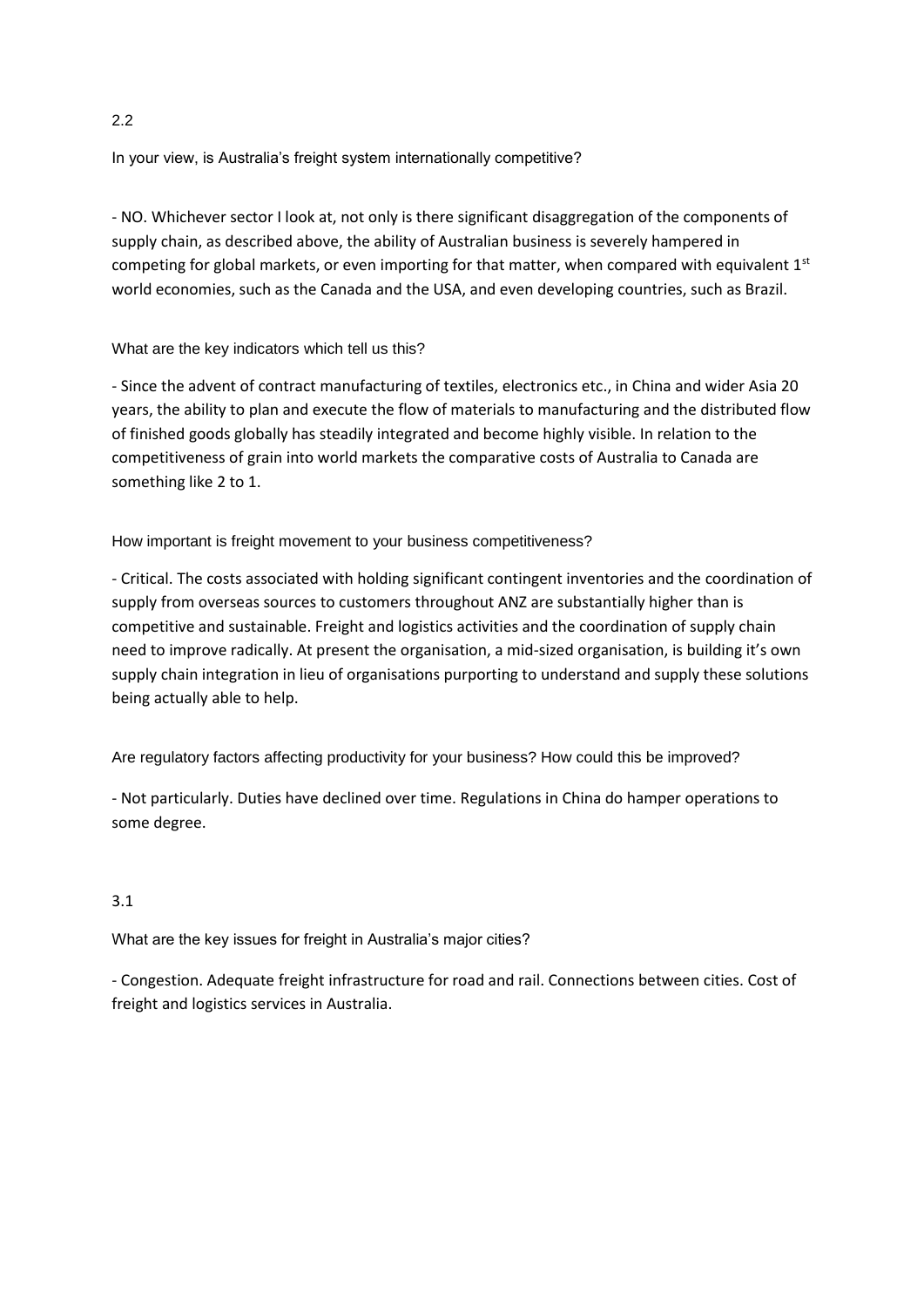How can Australia's urban networks better prioritise passenger and freight services in the most effective manner possible?

- Planning. Planning and execution for transport, and passenger services, runs decades behind demand. Governments only act when forced to. Lack of investment in logical pathways is rife.

How are our cities and supply chains being impacted by changing consumer behaviours such as online shopping?

- Not sure about online however the advent of disruptive practices challenging traditional shopping models will offer advantages to those organisations who can cope with this type of change. The issue will be that international companies with extensive resources will have distinct advantages. Given the poor understanding of contemporary practices in supply chain, it is very likely that Australian companies and their freight service providers will not adapt.

What are the critical last mile issues you face in urban areas?

- Congestion. Speed of delivery. Cost of delivery.

#### 3.2

Do you face, or expect in the future to face, problems moving your freight through Australian air, land or sea ports?

• How can Australia's maritime channels be appropriately maintained and able to accommodate bigger ships?

• How are other countries dealing with the landside implications related to distributing cargo from bigger ships?

- See 3.1. These matters are all about design level which should be consistent regardless of which flavour of politics is in government.

#### 3.3

How effective is your supply chain at transitioning your freight between modes and across boundaries?

- Poor. The business is designing it's supply chain integration solutions. Attempts to work with local and international companies to help build these networks have failed.

What regulations do you have to deal with in your supply chains?

- Building Standards. Importing. Origin country regulations.

How could any of them be simplified?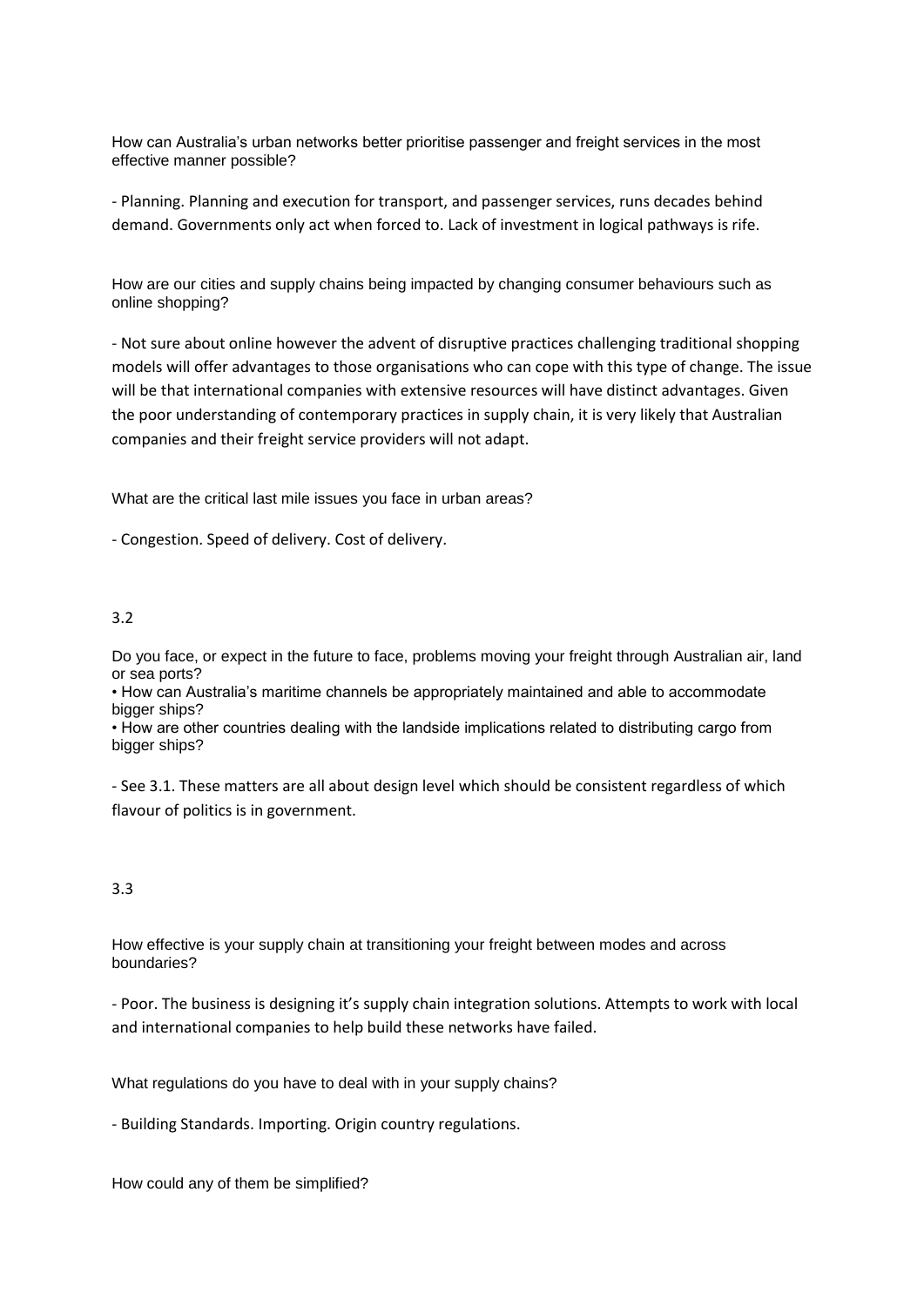- Yes but good progress made already. Other areas of supply chain are more of a burden.

Are empty containers a problem for you?

- Yes….but for the usual reasons of outbound in no way matching outbound.

3.4

N/A

3.5

What emerging technological trends do you think will impact on your supply chain?

- Disruptive online sales behaviours changing the nature of supply.

When are these impacts likely to be felt and how does Australia's freight infrastructure need to be adapted to make best use of likely changes?

- Companies, particularly small and medium sized companies, are crying out for freight and logistics' partners to help with the simplification of supply chain.

Do you feel you can make use of the technology you need?

- The competitiveness of these business lies with ability of their partners to adopt technologies that aid with alignment of supply chain and associated costs. Further, much of Australia's Agricultural, Mining and import / export infrastructure is tired. The alignment of supply chain assets is poorly understood. See abstract above.
- The reality is that many companies are crying out the use of technology to provide visibility, enable planning and facility real supply chain integration. The technology is available. The understanding and adoption of this technology is slow and in pockets.

4.1

Any data or insights you are willing to contribute to assist in capacity forecasting assessment would be appreciated

- Much of the Australian internal, import / export dynamics is entirely predictable